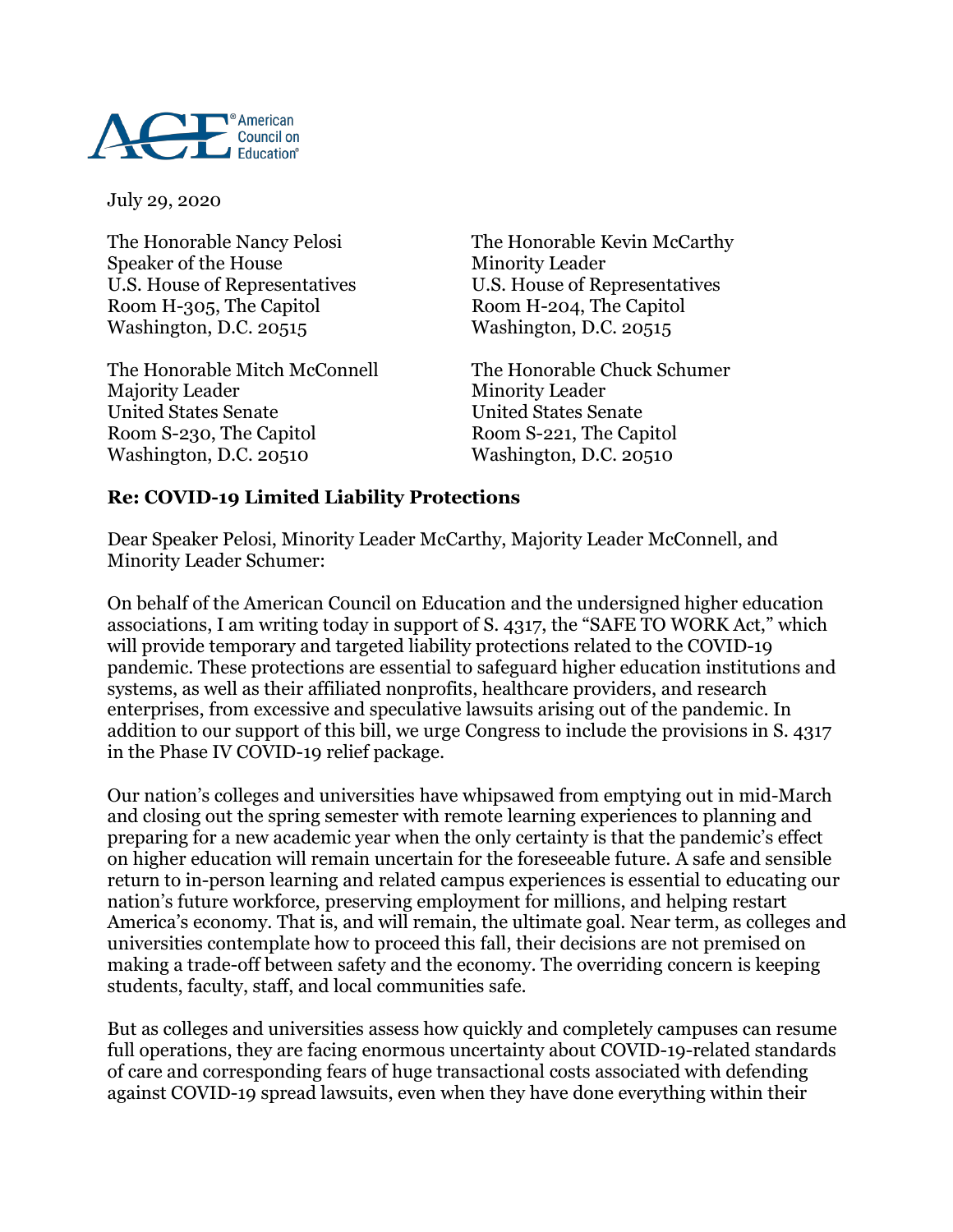power to keep students, employees, and visitors safe, if as seems inevitable someone gets sick on campus despite their best efforts. To blunt the chilling effect this will have on otherwise reasonable decision-making leading to our nation's campuses resuming operations in a safe and sensible manner, we ask that Congress pass the proposed temporary COVID-19-related liability protections contained in S. 4317. They are essential for higher education institutions and systems, affiliated entities, as well as their faculty, staff, and volunteers. We are not seeking a free pass to avoid responsibility. These protections will be conditioned on following applicable public health standards, and they preserve recourse for those harmed by truly bad actors who engage in egregious misconduct. Moreover, the protections contained in S. 4317 are limited in duration and scope, and do not make permanent changes to federal law. They also allow states to provide additional protections if they choose to do so.

Academic medical centers are at the intersection of education, research, and patient care, and now are on the front lines of fighting COVID-19. In the midst of an unprecedented health care crisis that is straining our health care system, we must support our health care facilities and professionals as they meet the demands of their patients and communities, including protecting those serving from unwarranted legal action related to COVID-19. In addition, campus health and counseling centers and their health care providers will be instrumental in ensuring the health and well-being of students while they are on-campus by providing COVID-19-related physical and mental health care in the coming academic year. While several states have taken action, a federal legislative approach is necessary to ensure a consistent level of protection is available for every health care facility and provider that is responding in good faith to prepare for and treat patients during the pandemic.

Colleges and universities, including their health care facilities and research enterprises, are engaged in every sector of critical infrastructure necessary to support American communities. In addition to educating and training our country's future workforce, they provide health services, cultural resources, spectator sports venues, and recreational amenities to their communities. Our medical schools, teaching hospitals, and research labs are working around the clock to find the best treatments and vaccines for COVID-19. Moreover, our higher education institutions maintain full service utilities, telecommunications, and computing networks; they provide housing and food services; and they operate transportation networks, hotels, retail shops, daycares, gyms, and museums. To support this broad array of activities, they directly employ tens of thousands of skilled workers in various trades, from electricians and linemen to plumbers and HVAC technicians; from landscapers and painters to carpenters and fabricators.

Unfortunately, all colleges and universities, two- and four-year, public and private nonprofit, are facing unprecedented challenges as a result of the COVID-19 pandemic. The impact on the operations and revenues of many institutions has been catastrophic, for some even existential, which has had a terrible ripple effect in communities large and small. Institutions are spending millions to purchase personal protection equipment and cleaning supplies, to modify facilities to de-densify their campuses, and to establish testing plans and vendor relationships to implement those plans. We conservatively estimate that colleges and universities will spend approximately \$74 billion on these costs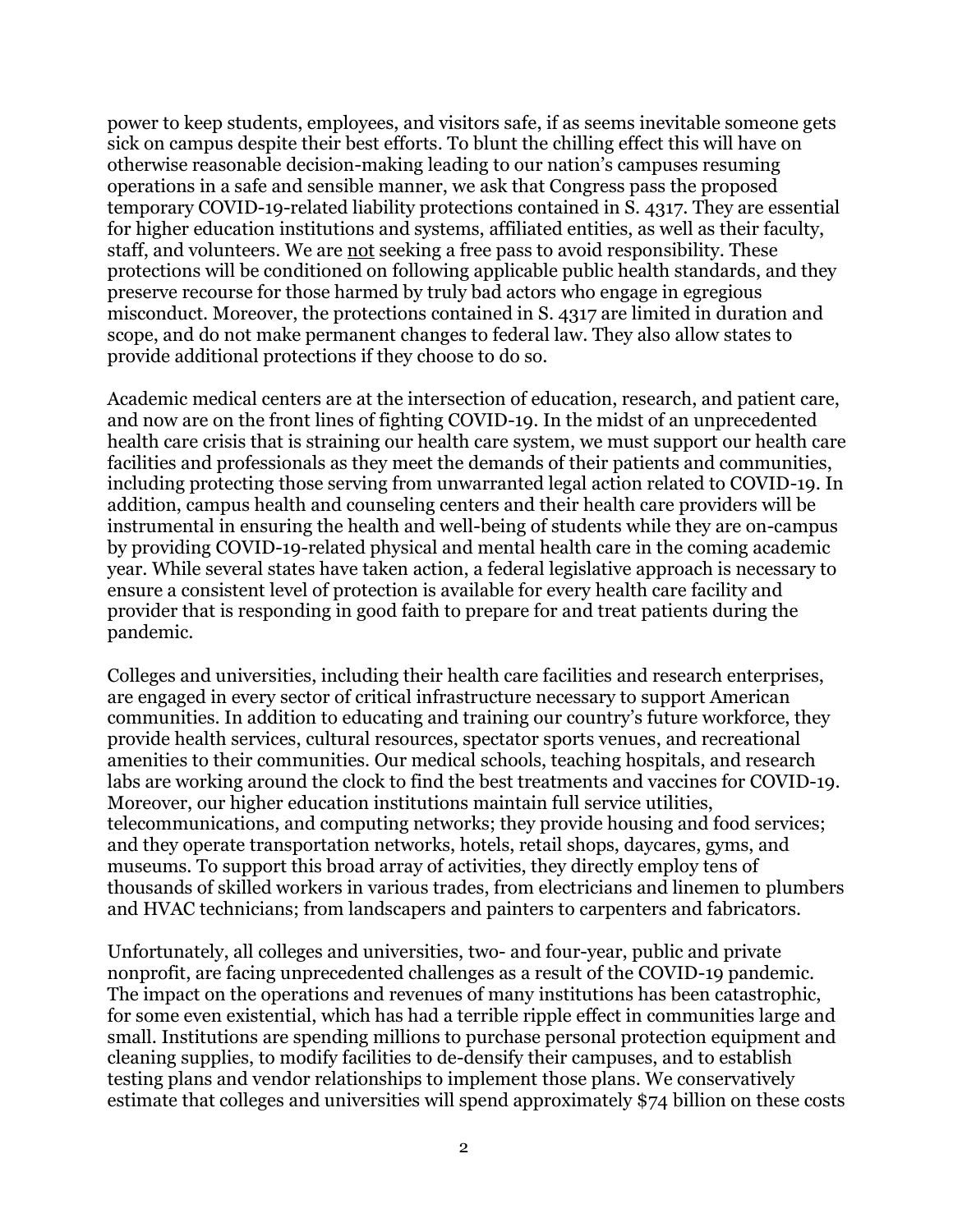as they prepare for the fall semester. This estimate does not include factors that will undoubtedly have significant impacts on institutions, such as declining state support, loss of charitable donations, enrollment declines, and financial need for students given the difficult financial environment.

In the wake of prior crises, Congress came together to pass timely and targeted liability protections with strong bipartisan support because lawmakers understood the acute economic threat of lawsuits at moments of maximum economic vulnerability. While Congress has acted to provide some limited COVID-related liability protections for volunteer healthcare providers and some manufacturers of PPE in the CARES Act, much more must be done. While some governors and state legislatures have enacted COVID-19 liability limitations, this is a national problem requiring a national solution.

Higher education's need for temporary and targeted liability protections and relief is clear. We urge Congress to act now.

Sincerely,

DU hour

Ted Mitchell President

On behalf of:

Achieving the Dream ACPA-College Student Educators International Alabama Association of Independent Colleges and Universities American Association of Colleges of Nursing American Association of Collegiate Registrars and Admissions Officers American Association of Community Colleges American Association of Presidents of Independent Colleges and Universities American Association of State Colleges and Universities American College Health Association American Council on Education American Dental Education Association APPA, "Leadership in Educational Facilities" Associated Colleges of the Midwest Association for Biblical Higher Education Association of Advanced Rabbinical and Talmudic Schools Association of American Medical Colleges Association of American Universities Association of Catholic Colleges and Universities Association of Chiropractic Colleges Association of Community College Trustees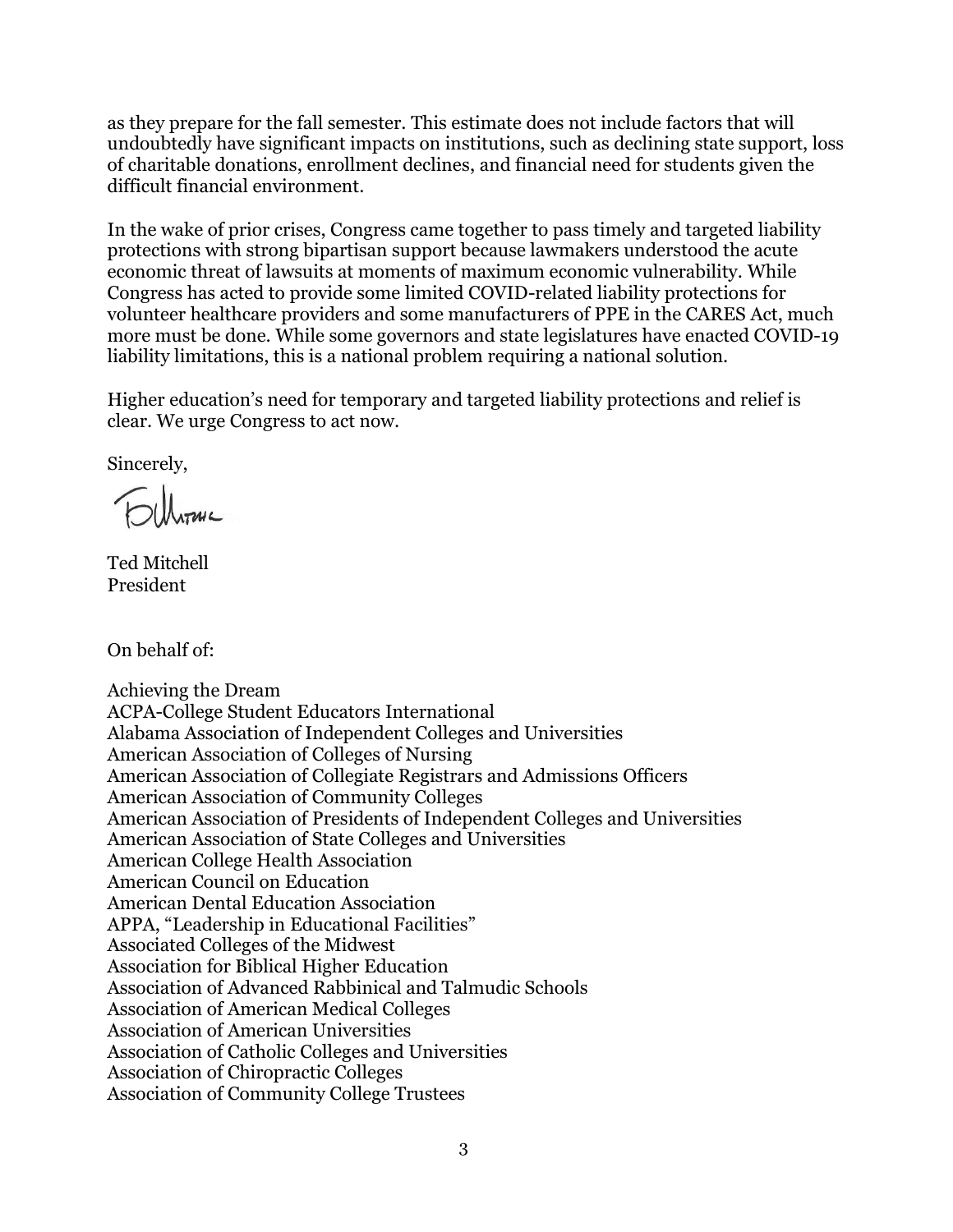Association of Governing Boards of Universities and Colleges Association of Independent California Colleges and Universities Association of Independent Colleges and Universities in Massachusetts Association of Independent Colleges and Universities of New Jersey Association of Independent Colleges and Universities of Ohio Association of Independent Colleges and Universities of Pennsylvania Association of Independent Colleges and Universities of Rhode Island Association of Independent Colleges of Art & Design Association of Independent Kentucky Colleges and Universities Association of Jesuit Colleges and Universities Association of Presbyterian Colleges and Universities Association of Public and Land-grant Universities Association of Research Libraries Association of Vermont Independent Colleges Coalition of Urban and Metropolitan Universities College and University Professional Association for Human Resources Commission on Independent Colleges and Universities in New York State Conference for Mercy Higher Education Connecticut Conference of Independent Colleges Consortium of Universities of the Washington Metropolitan Area Council for Advancement and Support of Education Council for Christian Colleges & Universities Council for Higher Education Accreditation Council of Graduate Schools Council of Independent Colleges Council of Independent Colleges in Virginia Council of Independent Nebraska Colleges Foundation EDUCAUSE Federation of Independent Illinois Colleges and Universities Georgia Independent College Association Great Lakes Colleges Association Hispanic Association of Colleges and Universities Independent Colleges and Universities of Florida Independent Colleges and Universities of Missouri Independent Colleges and Universities of Texas Independent Colleges of Indiana Independent Colleges of Washington International Association of Baptist Colleges and Universities Iowa Association of Independent Colleges and Universities Kansas Independent College Association Louisiana Association of Independent Colleges and Universities Maryland Independent College and University Association Michigan Independent Colleges & Universities NASPA - Student Affairs Administrators in Higher Education National Association of College and University Business Officers National Association of Independent Colleges and Universities National Association of Schools and Colleges of the United Methodist Church